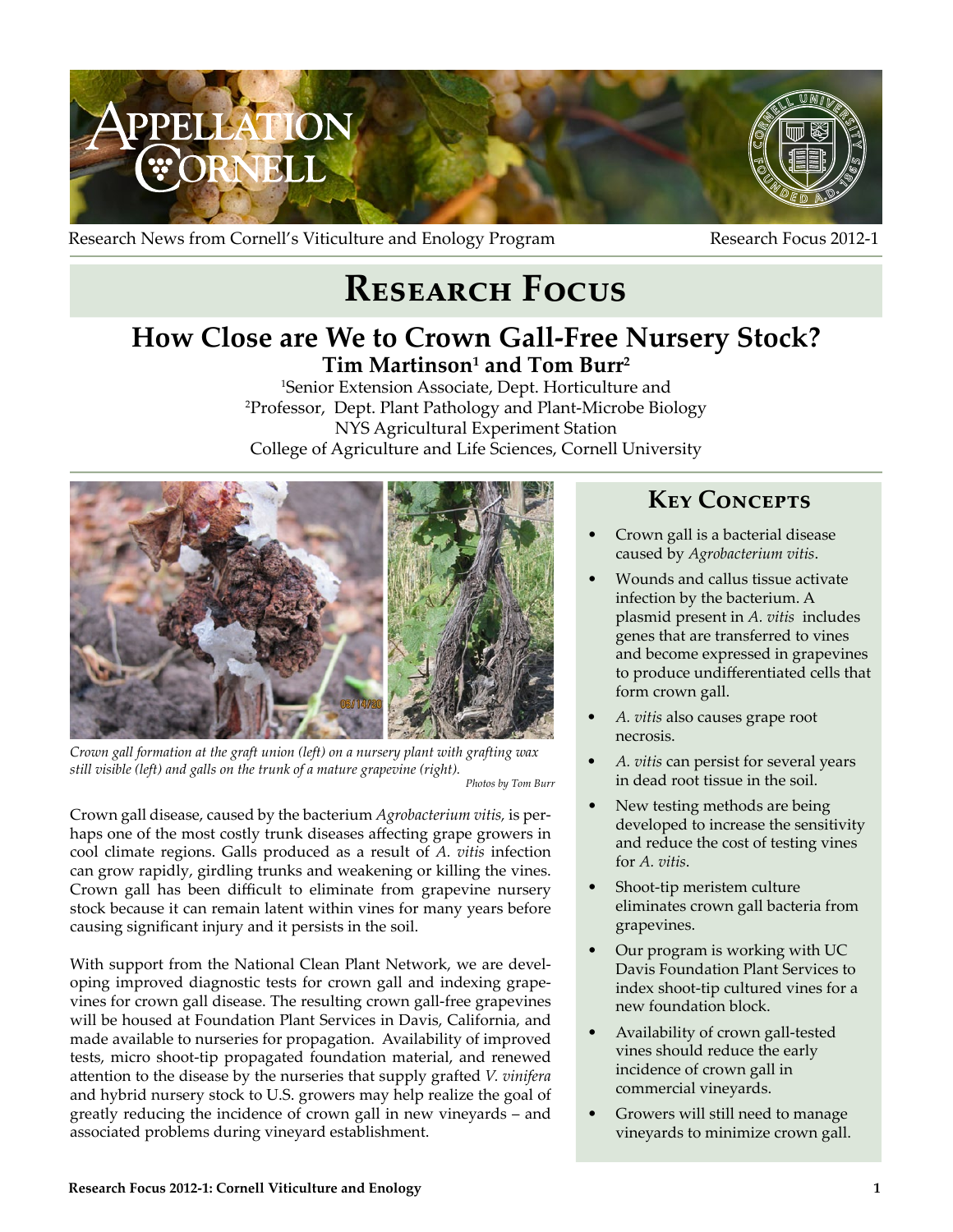**Background.** Crown gall is important worldwide, but it is most prevalent in regions with cold climates. The causal agent, the bacterium *Agrobacterium vitis,* infects the vine systemically within the water-conducting vascular xylem vessels. Because they affect vascular tissues, crown gall tumors caused by *A. vitis* block the flow of nutrients and water from the roots to the developing buds and shoots. Gall formation is triggered by routine tissue injury and repair processes. Instead of producing new, organized vascular tissue, cambial cells infected with *A. vitis* produce rapidly dividing, disorganized cells that develop into galls. If the galls form higher on the trunk, growers can replace the trunk and keep the vine in production. However, galls can girdle the trunk, killing the vine. Freeze events are a common source of injury in cooler climates, but graft unions are vulnerable to infection and gall formation regardless of climate.

**Conditions under which galls form.** Galls often appear after damaging winter low temperature episodes, and tend to be more prevalent in heavy soils and low-lying portions of vineyards. Following a winter cold episode in which temperatures plunged from 50°F to -14°F in January 2004, many growers in the Finger Lakes region of New York saw substantial crown gall injury over the next two years as an indirect result of the trunk injury vines sustained during the freeze. Vines planted in heavy, poorly drained soils often have more injury than vines growing in coarse-textured, well-drained soils. Low lying areas or 'frost pockets' with poor air drainage are also prone to more injury. Field observations suggest that overly-vigorous vines that continue vegetative growth past veraison can be more prone to gall formation than moderately vigorous vines.

**Early gall formation during vineyard establishment**. Reports of crown gall in newly-planted vineyards are increasingly common—and frustrating—for growers. Some growers have reported galls in up to one-third of grafted vines in the year of planting or a high incidence of galls in the subsequent growing season. Crown gall disease in newly planted vineyards arrives through infected cuttings. This has proven hard to eliminate or control because the bacterium can be present even in apparently healthy cuttings. Wild grapevines, which do not appear to harbor the tumor-causing bacteria, are not thought to be sources of infection for nearby commercial vineyards. However, in sites where vines were previously planted, the bacterium can persist in live or dead root tissue in the soil for many years.

### **Crown Gall Bacteria:**

#### *Agrobacterium vitis* and *Agrobacterium tumefaciens*

*Agrobacterium vitis* (Ophel and Kerr 1990), the main cause of crown gall of grapevines, belongs to the family Rhizobiaceae. Other bacteria in this family include *A. tumefaciens* (Smith and Townsend 1907, Conn 1942), which causes crown gall in many plant species, and *Rhizobium* species, which cause nitrogen-fixing root nodules in legume plants. *A. vitis* and *A. tumefaciens* have been shown to form biofilms on tomato roots and on other surfaces, a phenomenon that may be associated with both their survival and host infection. Both *A. vitis* and *A. tumefaciens* are gram-negative, rod-shaped bacteria which swim by moving their whip-like flagella.

Not all strains of *A. vitis* and *A. tumefaciens* cause tumors. The ability of strain of *A. vitis* or *A. tumefaciens* to cause disease is associated with the presence of a tumor-inducing plasmid (Ti plasmid), a small circular piece of DNA separate from the regular chromosomes. For *A. vitis*, a second plasmid encoding tartrate utilization is also involved in the host-pathogen interaction. *A. vitis* strains are genetically diverse, and they are generally categorized based on the presence and makeup of their Ti plasmid. All *A. vitis* strains cause necrosis on grape roots, but interestingly the plasmid causes crown gall only on trunks and canes. Necrosis appears to provide a portal for the bacterium to enter vines through soil and a refuge where the bacterium can survive for years in grape root debris.

Colonies growing in the lab on nonspecific culture media are white, convex, circular, glistening and translucent, and the two *Agrobacterium* species are visually indistinguishable. Culture media that are semi-selective make it possible to isolate *Agrobacterium* species from soil and plant tissues. Some of the media are selective for *A. vitis*, while others support the growth of both *A. vitis* and *A. tumefaciens*. Because colonies of tumorigenic and nontumorigenic isolates of both species look identical and grow equally well on selective media, pathogenicity tests are necessary to confirm the pathogenicity of *A. vitis* or *A. tumefaciens* from plant or soils samples. *Agrobacterium* species may be isolated on selective culture media and then tested on indicator plants for pathogenicity, or identified with molecular and ELISA procedures.

Indicator plants commonly used in greenhouse pathogenicity tests for *A. tumefaciens* include tomato, sunflower, and tobacco (particularly *Nicotiana glauca*). For *A. vitis*, grape cuttings must be used to identify some host-specific strains, however most strains produce galls on common *A. tumefaciens* hosts. The overlapping host range of the two species and genetic diversity within species require additional DNA-based tests for identification of the species and strains within them.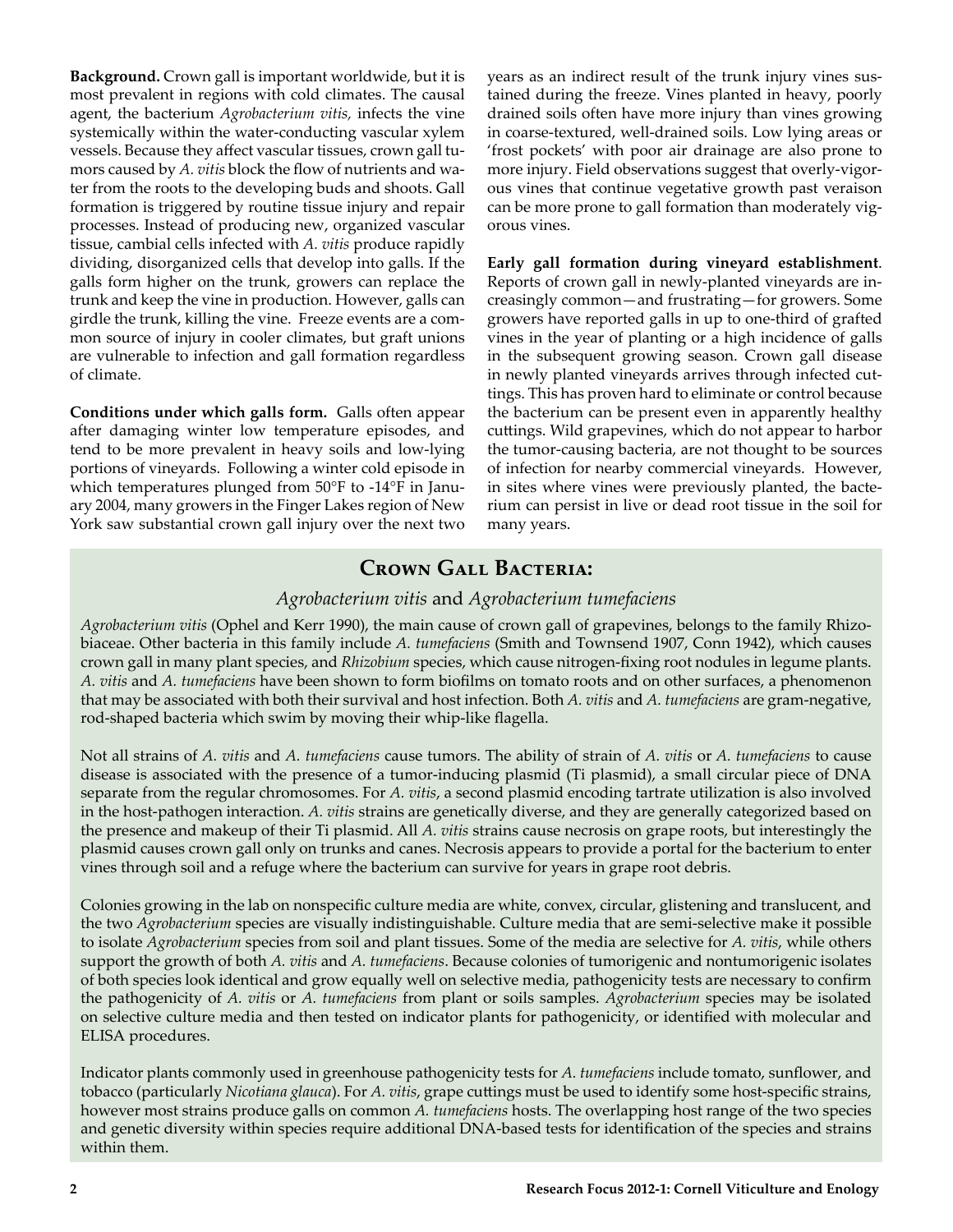Although some vines with crown gall will remain productive for many years, crown gall-infected vines impose additional costs of vine replacement and re-establishing trunks on vineyard owners, which can be especially severe during vineyard establishment because young vines may be less likely than mature vines to survive extensive galling. For these reasons, eliminating crown gall from propagation wood and producing crown gall-free vines is an important goal.

**Producing crown gall-free vines.** *A. vitis* can be eliminated from propagation wood through either micro- or macro-shoot tip culture (Sim and Golino, 2010). In shoot tip culture, the apical meristem of a grapevine shoot is excised and placed in tissue culture medium to generate new plants. Because cells from the apical meristem lack organized vascular tissue, the viruses and bacteria that rely on it for transport are not present and are thus eliminated. In both cases, the excised shoot tip is placed in sterile tissue growth medium and grown until root and shoot tissue about 10 cm long is produced. The difference between micro- and macro-shoot tip culture is largely the size of tissue excised from the growing tip and the time required— micro-shoot tip culture takes from 3 to 15 months longer—but micro-shoot culture has the added benefit of eliminating viruses in addition to *A. vitis.*

These methods are routine and reliable. The challenge in producing crown-gall free commercial cuttings has been keeping vines gall-free as they move from the laboratory and foundation planting into field increase blocks and commercial nurseries. Two significant hurdles are preventing reinfection in field plantings and increase blocks and developing sensitive, reliable testing methods to track the infection status of nursery vines.

**Challenges in the nursery.** Nurseries face several challenges in propagating crown gall-free nursery stock.

*Latency.* The crown gall bacterium remains latent in apparently healthy plants until events (e.g., winter injury) trigger expression and gall formation in vines. For nurseries and growers in warmer areas, even infected wood rarely presents visible crown gall symptoms. Lack of symptoms means that it is impossible to 'rogue out' infected vines based on visual assessment.

*Nursery incentives.* Until recently, there has been little incentive for nurseries to minimize crown gall. Because most vines are produced and sold in regions where crown gall symptom expression is rare, nurseries and foundation plantings have not made crown gall elimination or minimization a goal. A safe assumption is that, although undoubtedly some materials remain clean, a significant proportion of propagation wood from established nursery and increase blocks is infected with the crown gall bacterium. This has changed in the past few years: Increased sales to cool and cold-climate regions have created market

#### **Biological Control of Crown Gall**

**Field testing of Strain F2/5.** Some strains of *A. vitis* do not cause galls and can provide protection from the tumor-causing strains of the bacterium when applied as a biocontrol agent. Our group is testing the effectiveness of non-tumorigenic *A. vitis* strain F2/5. In collaboration with Dr. Tom Zabadal at Michigan State University, pathogen-free grapevines were propagated by shoot tip culture. These vines were treated by soaking crowns and root systems in either water or a suspension of F2/5 prior to planting in commercial sites that were previously planted to grapevines with crown gall. At our test vineyard at the New York State Agricultural Experiment Station, Cabernet Franc, grafted to 3309 (also shoot-tip cultured) was planted in 2009. Data collected in the fall of 2011 showed 7 of 60 control vines had crown gall compared to a single F2/5 treated vine.

Although results of this experiment are promising it was also previously discovered that F2/5 application at graft unions it has a deleterious effect on graft take. We have not observed reduced vine vigor in our field trial where roots and crowns were soaked in F2/5 prior to planting, however because of the reaction that occurs at graft unions, further evaluations are warranted.

demand for crown gall-free vines, and new emphasis on crown gall elimination has come about under the auspices of the National Clean Plant Network.

*Persistence in the soil. A. vitis* can persist for several years on root tissue remaining in the soil. Therefore, any site previously planted to grapes is likely to harbor the bacterium, which will be able to move through the soil to reinfect crown gall-free vines planted at the site. Nurseries wishing to establish and maintain crown-gall free increase blocks would need to establish plantings in a virgin site and maintain some degree of separation from other commercial vineyard blocks to prevent reinfection.

**Testing Methods.** Developing reliable testing methods to diagnose and confirm infection status of vines in the field has been challenging, for several reasons.

Until recently, the standard testing method involved taking cuttings from vines, producing callus tissue (in which *A. vitis* will multiply), culturing the bacterium on a selective growth medium, isolating *A. vitis* colonies, then confirming the tumorigenic nature of the 'strain' through molecular probes. Monoclonal antibodies in ELISA tests were traditionally used but do not differentiate tumorigenic from nontumorigenic forms of *A. vitis*. Recently the use of DNA sequences has allowed the differentiation of tumorigenic strains. These testing methods take several weeks to complete and are not conducive for use in development of a clean plant program.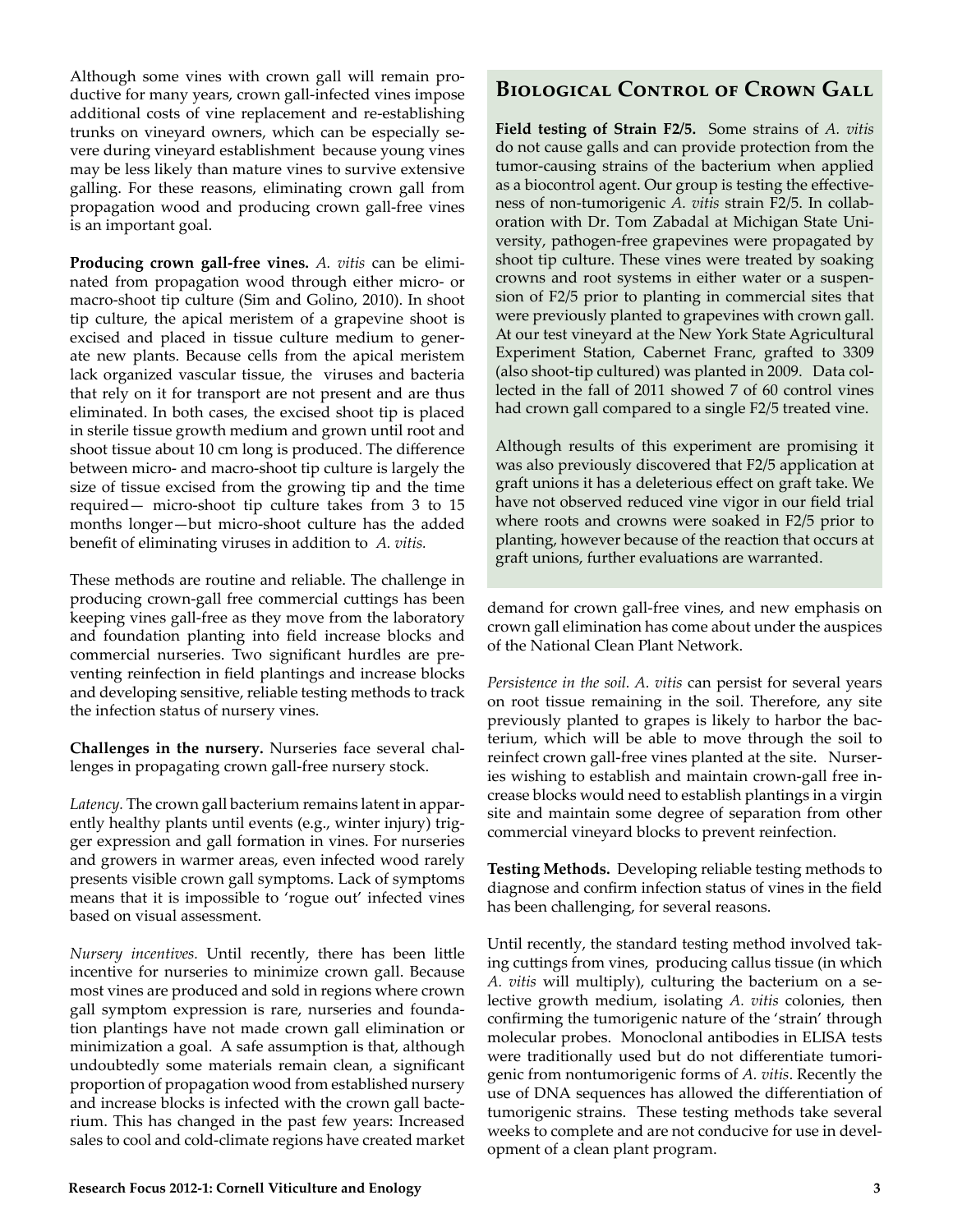While these tests are very specific and diagnostic, they have not been sensitive enough to reliably detect *A. vitis* in mature vines with visible galls. One challenge is that the bacterium is not evenly distributed within the vine. So even if galls are present on the lower trunk or crown, *A. vitis* may be absent or present in very low numbers in canes and new growth. As a result, tests with vines in the field are often inconclusive – and often provide false negative results even in vines showing visible galls.

These tests have been much more reliable in verifying the *A. vitis* status of propagation wood that has been through shoot tip culture in preparation for planting in foundation blocks.

**Developing more sensitive tests.** Funding through the USDA National Clean Plant Network has allowed us to focus our efforts on developing more sensitive tests. We have adapted a method called *magnetic capture hybridiza-* *tion* (see box) that appears to be highly sensitive and rapid. It relies on utilization of very specific DNA fragments for detection of tumorigenic *A. vitis*, and separating its DNA from that of other organisms in grapevine tissues. Our preliminary results indicate this test is sensitive enough to detect as few as 10 tumorigenic *A. vitis* cells in samples—and results can be obtained in a few days instead of several weeks. This new tool offers researchers—and potentially nurseries and growers—a more rapid, reliable way to determine the infection status of vines.

**Testing Material for the National Clean Plant Network.**  Foundation Plant Services, located at the University of California at Davis, is in the process of establishing a new foundation block based on accessions which have undergone micro shoot-tip culture for elimination of crown gall and plant viruses (Sim and Golino, 2010). The first vines at this new location, called the Russell Ranch, were planted in 2011 (Cunningham, 2011), and the goal is to make the

### **More Efficient Crown Gall Testing**

A new method for testing for crown gall, using a technique called *magnetic capture hybridization* is under development in the Burr laboratory. It can detect as few as 10 *A. vitis* cells in a grape tissue sample, and greatly improves the sensitivity of tests available for *A. vitis.* Previous tests involved callusing cane tissue (6 wk), incubating on selective media (1-3 wk), and amplifying and testing DNA from colonies to verify identity of *A. vitis*. Detection limit was around 1,000,000 (106 ) bacteria. This new method should improve testing accuracy, and results are available in 3-4 days.



*1. Nodes from test canes are cut and put in vials containing buffer solution to soak tissue.*



*3. DNA is extracted and placed in small tubes with small beads coated with a matching DNA probe that selects for A. vitis DNA and leaves behind DNA from the plant and other microorganisms that could interfere with the test.*

*2. Vials placed in vacuum to extract Agrobacterium vitis from vine tissue. Nutrient broth is inoculated with PBS containing extracted Agrobacterium and incubated for 3-4 days.*



*4. Real-time PCR: Samples are placed in a DNA Polymerase Chain Reaction (PCR) cycler (left), which also provides a read out of the amount of crown gall DNA produced (right). Each green line represents a single sample; a positive result is recorded when the amount exceeds a threshold (horizontal green line).*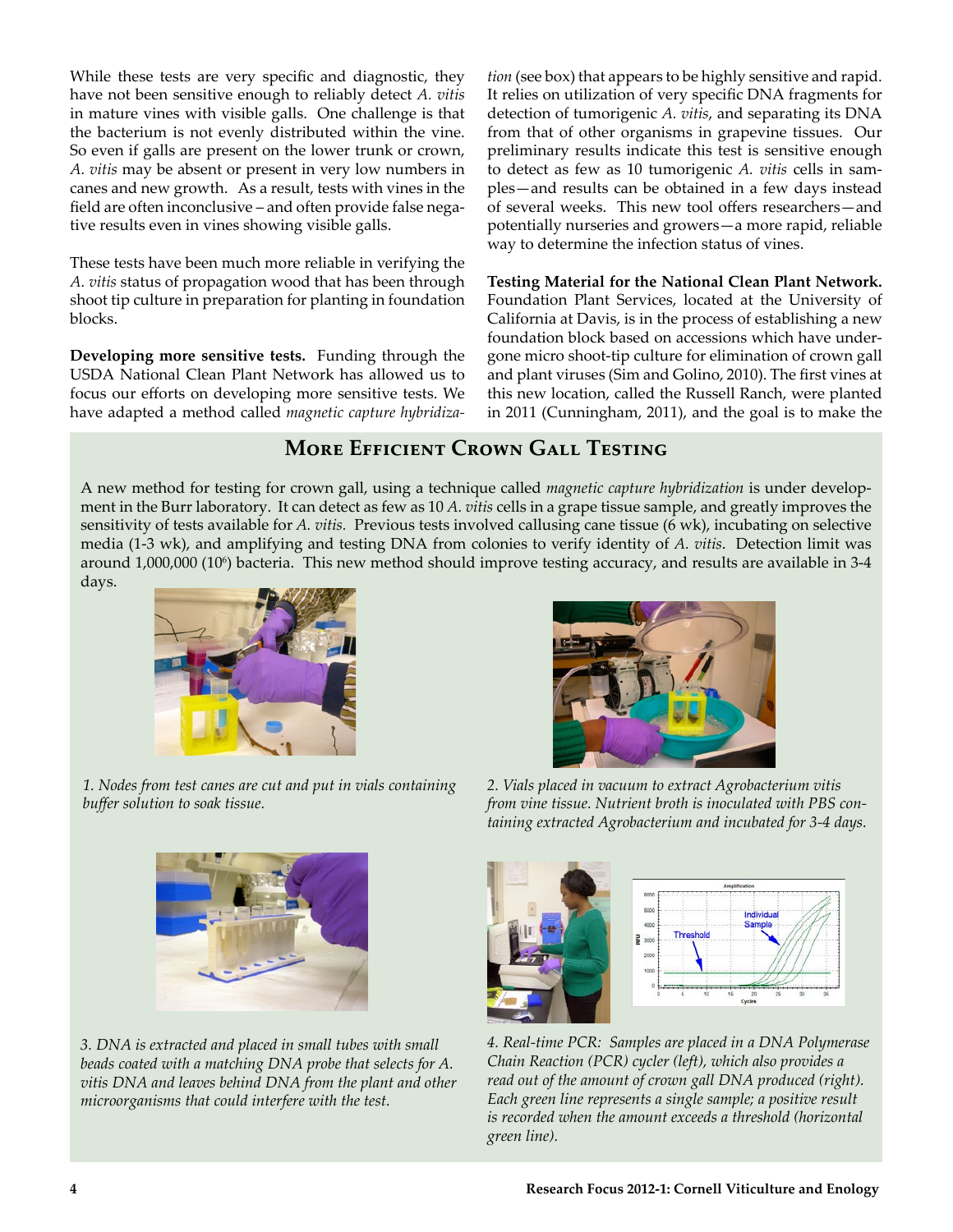

highest level of crown gall and virus-tested material available to nurseries and growers nationwide, under the auspices of the National Clean Plant Network funded by the USDA.

Dr. Thomas Burr's laboratory has indexed over 380 vines for this program since 2008, with

another 320 accessions slated for this spring. The crown gall-free vines we've screened will become available to nurseries across the United States within the next several years. In addition, we've tested over 500 samples from a variety of nurseries and growers for crown gall since 2009.

**Keeping crown gall-tested vines clean.** As foundation material tested for crown gall and viruses becomes available, it will be important for nurseries to take steps to keep it clean. For nurseries, doing so may involve locating a site that has not been previously planted to grapevines and is geographically isolated from any commercial vineyards that have crown gall. Wild vines are not thought to harbor crown gall: Tumorigenic *A. vitis* strains are exclusively associated with cultivated grapevines and in vineyard soils. If tumorigenic *A. vitis* are not present in the soil, 'clean' vines should be able to remain uninfected by crown gall.

**What will growers get with crown gall-tested vines?**  Crown gall-tested vines will offer growers the best possible start for their vineyards. Currently, the safest assumption for growers is that nursery stock will come with some level of crown gall infection that depends upon the unknown status of propagation wood collected for both the rootstock and scion components of grafted vines. Starting with crown gall-tested material should greatly lower the risk of crown gall disease during the establishment phase, allowing vines to reach maturity. In sites that have never been planted to grapevines, we believe it possible that growers will be able to maintain crown gall-free vines.

Unfortunately, in replant situations or sites near existing vineyards, there is no guarantee that vines won't be reinfected by tumorigenic *A. vitis* and eventually develop galls. In soils where *A. vitis* is present, planting crown gall-tested vines should still delay re-infection of vines and limit the incidence of galls until vines are well-established. Growers won't see one-third of their young vines with galls the year after planting, as has been the experience of some growers in recent years. Crown gall-free nursery stock is only part of the picture. Growers will still need to manage their vineyards to prevent or minimize crown gall.

**Management practices for minimizing crown gall.** Antibiotics and soil fumigation have not been effective for eradicating *Agrobacterium* from soils. Because crown gall bacteria reside systemically in plant tissues, they may not come into direct contact with topically-applied compounds. The following management practices are recommended to minimize crown gall:

- Preventing trunk injury. Grape crown gall generally develops following attachment of the bacterium to cells at plant wounds. On grapevines these wounds are commonly initiated by freeze injuries on trunks. All practices that help to prevent trunk injury are important in the management of crown gall. These include selecting suitable planting sites with good air and water drainage to reduce the chance of freeze injuries and using cultural practices that are less likely to result in trunk injuries.
- • *Training vines with multiple trunks.* Maintaining three to five trunks per vine allows the removal of galled trunks while maintaining productivity from the established trunks. Multiple trunks are generated through the training of suckers.
- Hilling above the graft union. Hilling above the union on grafted vines protects buds from freezing and ensures the development of new scion shoots that may be needed for trunk renewal the following season. This is a common practice in regions where low temperatures cause winter injury, but it may be as important for grafted vines during vineyard establishment even in warmer climates. Soil insulates the graft union from daily temperature fluctuations, which may be especially important in the first three to five years while the graft union is growing and strengthening.
- Internal soil drainage. Avoiding water-saturated soils may be as important in the dormant season as it is during the growing season. Water expansion associated with freezing may cause tissue injury to trunks at or near the soil line, particularly in heavy clay soils. Subsurface drainage tiles remove excess water and empty out the pore spaces in the soil, allowing space for freezing water to expand without injuring trunks.
- Cultivar selection. Grape varieties differ in their susceptibility to crown gall (See [table 3.1.2](http://ipmguidelines.org/grapes/) in NY/ PA Grape IPM Guidelines **(**[http://ipmguidelines.org/](http://ipmguidelines.org/grapes/) [grapes/](http://ipmguidelines.org/grapes/) ). For example, wine grapes belonging to *Vitis vinifera* are generally quite susceptible, whereas *V. labrusca* and hybrid varieties are generally more resistant. Therefore, it is sometimes possible to select grape rootstock and scion varieties that are relatively resistant. Select cultivars that will not be subject to frequent winter injury in your climate.

Although growers will still need to actively manage their vineyards to minimize the economic impact of crown gall, we're confident that new indexing methods and the NCPN-Grapes-supported effort to produce and maintain